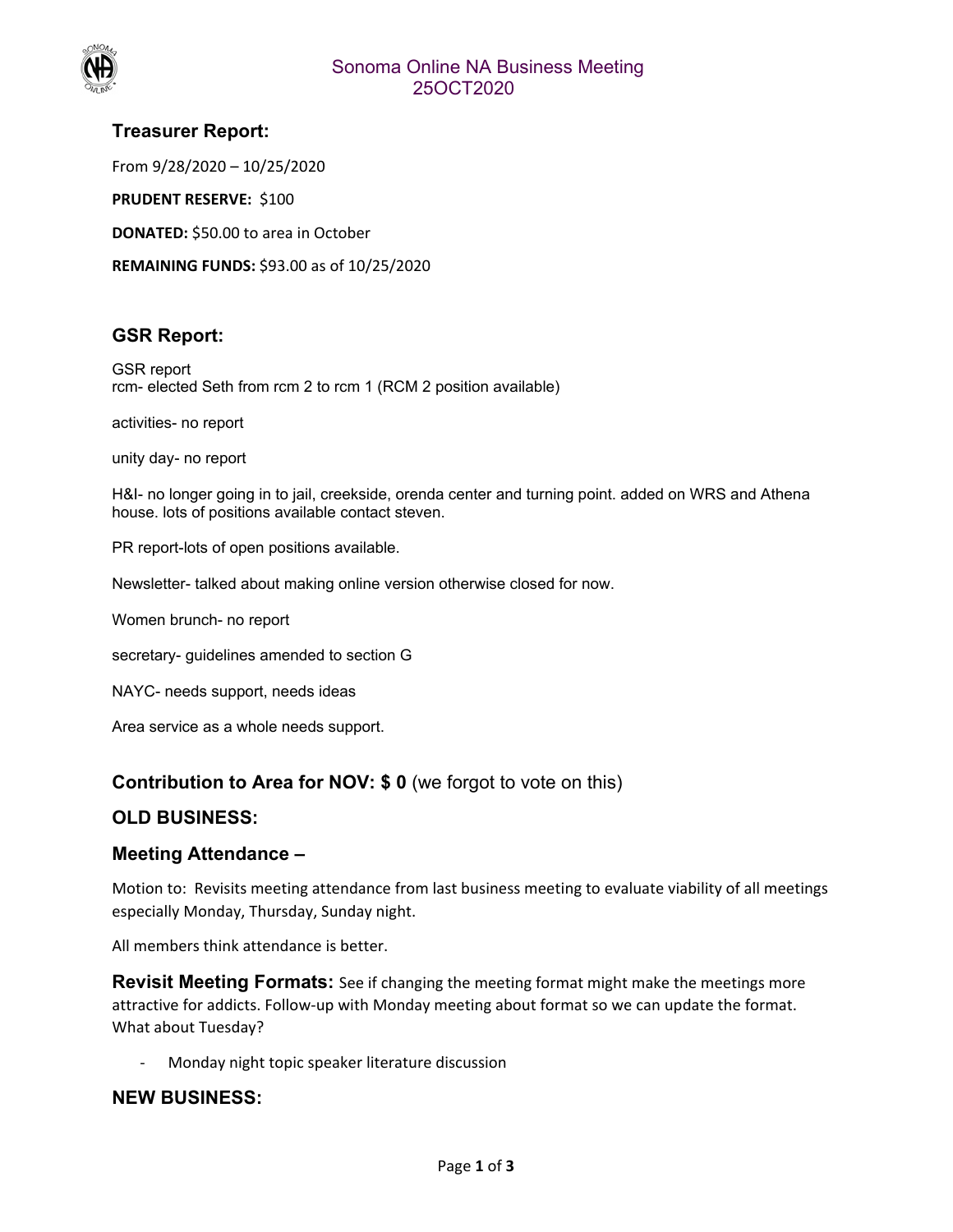

## Sonoma Online NA Business Meeting 25OCT2020

Virtual‐NA.org are we on there and if not, can we get on there. Kelly to follow up with David B at PR to verify we are listed there.

#### **MEETING FORMAT & LINKS:**

See attached format for proposed changes. Monday, Tuesday, Saturday.

Business meeting link added to meeting schedule

#### **HOLIDAYS:**

Will we be keeping our regular meetings over the holidays? Yes - We will be meeting still. If you are a secretary and can't cover the commitment that day don't trip – other people can help support.

- Should Group Do Marathon Meetings Online for Holidays? YES!
	- o How do we get slots covered?
	- o How do we announce it?
	- o What will the format be and do we keep the meeting open just all day.
	- o Format Starts 7pm Wed 25 to Thursday 26<sup>th</sup> 8pm PT
		- **Meeting every 2 hours.**
	- o Interested in being of service email sonomaonlinena@gmail.com
	- $\circ$  We will meet Nov 1<sup>st</sup> 5PM for discussion.

#### **PAPER SIGNER**

How does the paper signer proof of attendance work? You click the link – its also on the homepage, input the password, download a pdf.

# **Reminder of the Service Position Criteria for meetings:**

All commitments are 6 month terms

**Co ‐Host:** Assist secretary with looking for people who are raising their hands, unmuting, and chat functionality. Paste the link for the  $7<sup>th</sup>$  tradition in chat for everyone and the link and password for the proof of attendance. Clean time requirement: 3 months. Will be provided the login info for the meeting.

**Literature Person:** Give announcement during meeting. Select a piece of literature and maybe 1 sentence to give people a flavor of what is in the NA literature. 0 clean time (No login credentials)

Commitment for the 7PM Meetings: **Hype Ranger:** Join meeting 15 min before and get people to commit to reading. This is a greeter type position with the goal of making people feel welcomed but